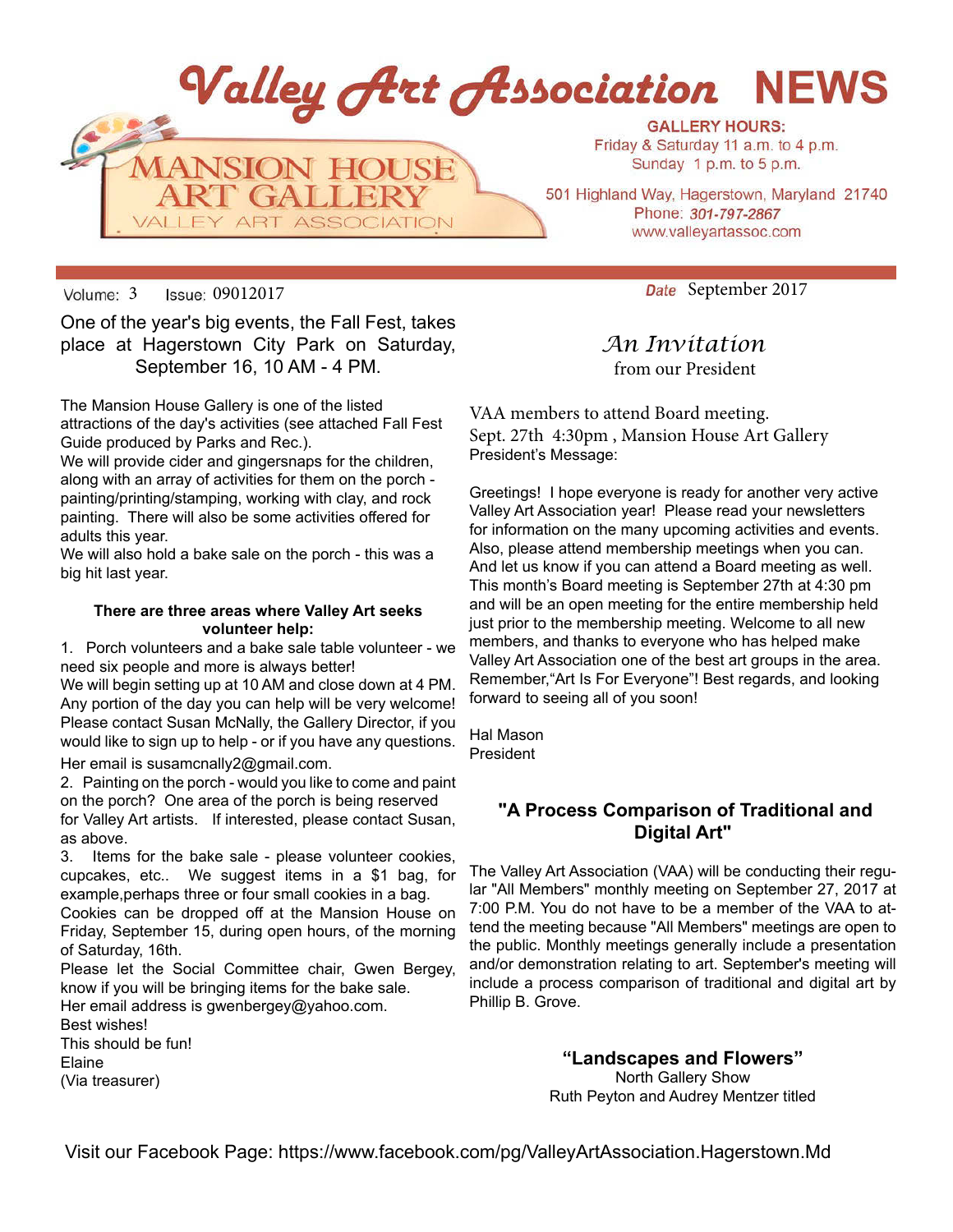

## **Activities for Children at the Mansion House**

**Block Printing** Clay Painting **Rock Painting** 

VAA Members are asked to move their cars from the circular driveway in front of the Mansion.

# A note from Lucy

Lucy Ecker will not be VAA representative to WCAMHS any longer. VAA needs a member to attend and do items for VAA. Lucy has everything printed in her book, which she will give VAA member, and going with you to the meetings for Sept., Oct., and Nov. to get VAA member introduced to Pres. and other members, so you do not have to walk in "Cold Turkey" as she did first time. No one at VAA knew anything about this group, but we are renting one of Historic Homes in City Park, VAA paid their dues and joined. All items for 2017 are done for CVB, except going to CVB and picking up Christmas Brochures when printed. Sometimes WCAMHS Pres. will pick them up and bring them to meeting so each site has them for display rack. May meeting is PICNIC, hosted by Lucy on Porch and she will give you all supplies she has leftover.

It has been a GREAT EXPERIENCE. Met people and sites that I probably would never have known. Lucy Ecker

We welcome Betty Heck back home after her recent hospitalization, and we wish her a full response to therapy to aid in her recovery.



Cooley Gallery, Wilson College<br>Chambersburg PA<br>Reception: Sept. 13, 4:30 - 6 pm



**Kate Miller** Hagerstown painter and

# Our Valley Art Association member, Sherry

Kemp, has created a vintage star which is one of eighteen stars being voted on in the 2017 Eddie Mercer Agri-Services Vintage Art Contest at the Great Frederick Fair.

To see her star - and to vote -

(if not going to the Fair itself), please go to Facebook, and enter the "2017 Eddie Mercer Agri-Services Vintage Art Contest Voting" in the search line. Sherry's star is the third from the last and is sponsored by "Valley Concession". For voting, one hits "Like".

Currently, Sherry's star has the most likes! Voting ends on September 16.

Congratulations on your beautiful work, Sherry!

# "The Art of Life" celebrating 85 years of Art

**Education** . Four members of the VAA are being honored in the new show at the MFA called Bob Wantz, Nicole Troup, Elisabet Stacy-Hurley and Marjorie Tressler, as well as a memorial showing of Clyde Roberts work.

August 19- October 8 2017. Opening reception August 20, 2017 2:30pm

Help Wanted for a VAA's representative on the Association of Museums and Historic Sites, and Coordinator for Art in the Hallway at Meritus Hospital.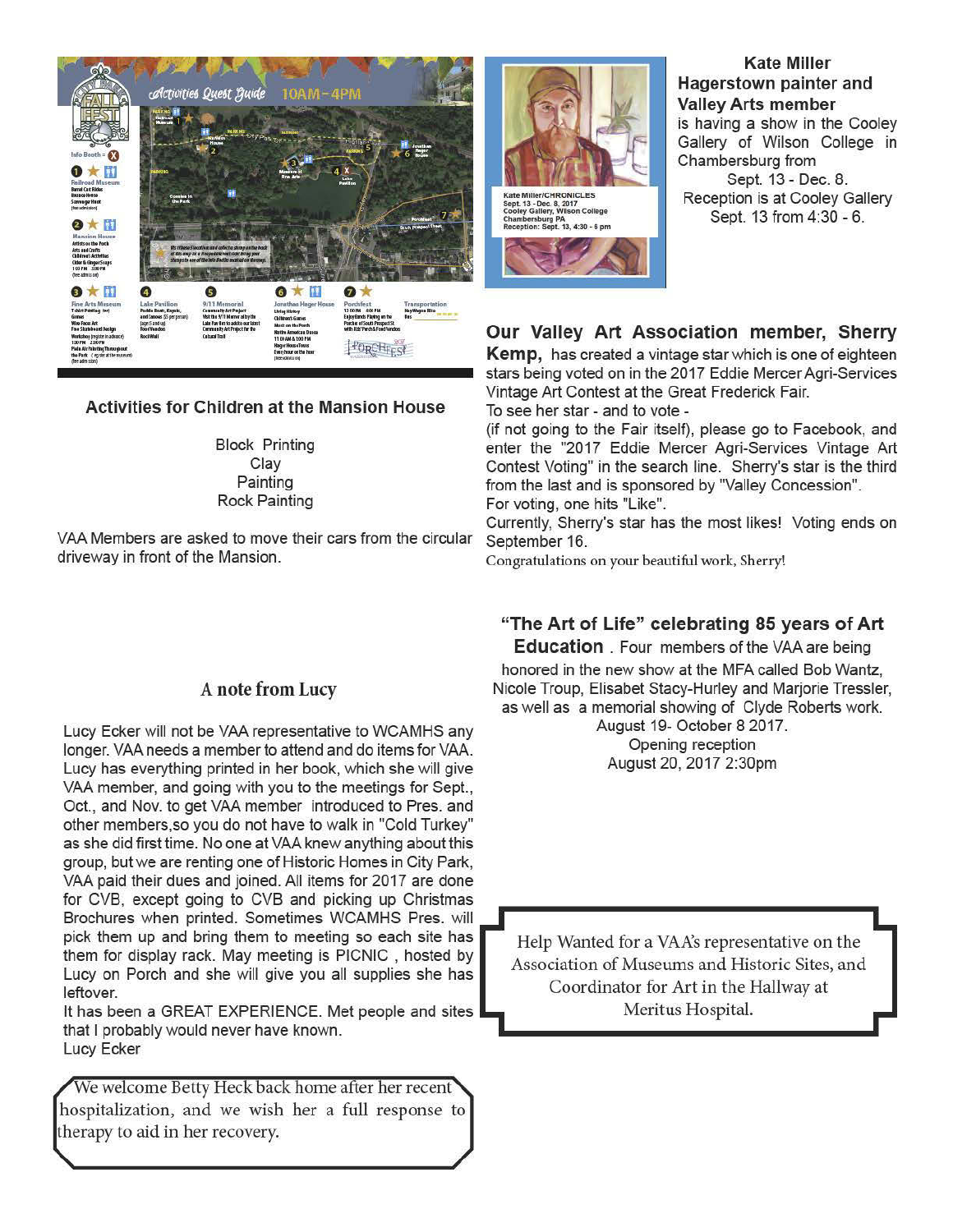# **Fritz Briggs Watercolor Artist Workshop**

Plein Air Painting Tuition \$165. September 18-22nd Contact: Virginia Hair to register: 717-762-3677

Fritz will be demonstrating watercolor techniques at Wayesboro Studio Club meeting Tuesday, September 19th at 7PM. at Church of the Brethren, 117 South Church Street Waynesboro, Pa.

## **Informal drop-in portrait drawing/painting (including**

**life-drawing if wished)** sessions at the Mansion House Gallery: Elaine Wolfe is planning to start regular drawing (or painting if you prefer) portrait study sessions. The only cost will be the shared model fees. Contact Elaine at ecwolfe@frontier.com or 304-754-5116.

Classes with Marjorie Tressler --- Marjorie Tressler is now teaching 3 classes in both oil and acrylic at 2 locations.

Wednesday night at the MANSION HOUSE every First and Third Wednesday from 6:30 to 9pm and continues through out the year.. Tuitions is 65.00 for 6 classes. Contact Marjorie at marjorietresser@comcast.net or 717-762-6791

Marjorie Tressler GALLERY 50's Curator/Director is offering Oil and Acrylic classes every MONDAY and THURSDAY from 1-4pm at GALLERY 50 located at 50 West Main St. Waynesboro PA. Tuition is 65.00 for 6 classes and continue through-out the year. Please contact Marjorie at 717-762- 6791 or marjorietressler@comcast.net

# **The Artist Connection**

 September 18, 6:30 -8:30 Gallery 50 West Main Street, Waynesboro, Pa. Continuing this month , we will have a short 15 minute demo /talk starting at 7pm . We had a wonderful turnout with several artists participating in the discussion... . As always , please come with ideas, news about shows to share, and any new projects you are working on. All are welcome and we would like you to invite your artist friends to tag along and see our gallery.. If you would like to add to my snack table with wine , dips etc. it is always welcome. Thanks and looking forward to seeing all of you, ALSO Next month The Artist Connection will be held at the new Rodney Clark Photograpy at Gallery 35 East on Oct. 16, with other galleries to folow please stay tuned !!!

Marjorie Tressler For more information please call Marjorie at 717-762-6791 or email : marjorietressler@comcast.net

# **WE WANT YOU!**

Valley Art needs people for committees. In order for our operation to be a success we need your help! Most of these are not a long term commitment. No heavy lifting when we all participate and become a part of the VAA team.

Let someone on the board know if there is something you would like to do!

## **Events Planning:**

We need people to work with ideas and implementation of social events for our club, as well as coordinating with the city and our local community events.

**Exhibitions:** An example is Marilyn Eavey who works with Maloo's Restaurant to display artists work. You could work within you local area to discover places to share the art works of VAA members.

**Nominating Program:** Once a year we need people to seek out members who would like to sit on the board of VAA. We want to encourage new faces to participate.

**Hospital Shows:** Currently Lucy Ecker is our Meritus Hospital coordinator. Sometimes she could use a hand! Handling the shows works is a once a month task and it does not take all day. Please let Lucy know if you want to learn more about working on displaying work at hospitals in our area. She is the person to ask!

**Mansion House Maintenance:** Working to schedule and assist with the thorough cleaning of our gallery. A good way to get to know other members. Cleaning chair rails, door trims, and windows. Other tasks that need to be done on a semi annual basis. You don't have to do all of the work, just work with the Gallery Director to be sure we have volunteers.

**Publicity:** Get the word out, through social media, print media, and work to let people know what is going on.

## **Membership Phone Tree:**

**Trips and Travels in Art:** Get ideas about trips, classes and such to the board. We want your ideas!

**Workshops and Classes:** Gather, collect ideas from members in our community about people who are teaching art or who might like to teach a class. We have so many talented members in our community.

**Library:** Maintain our library and work to ensure our collection is kept in some type of order. We have a really nice reference library for our members.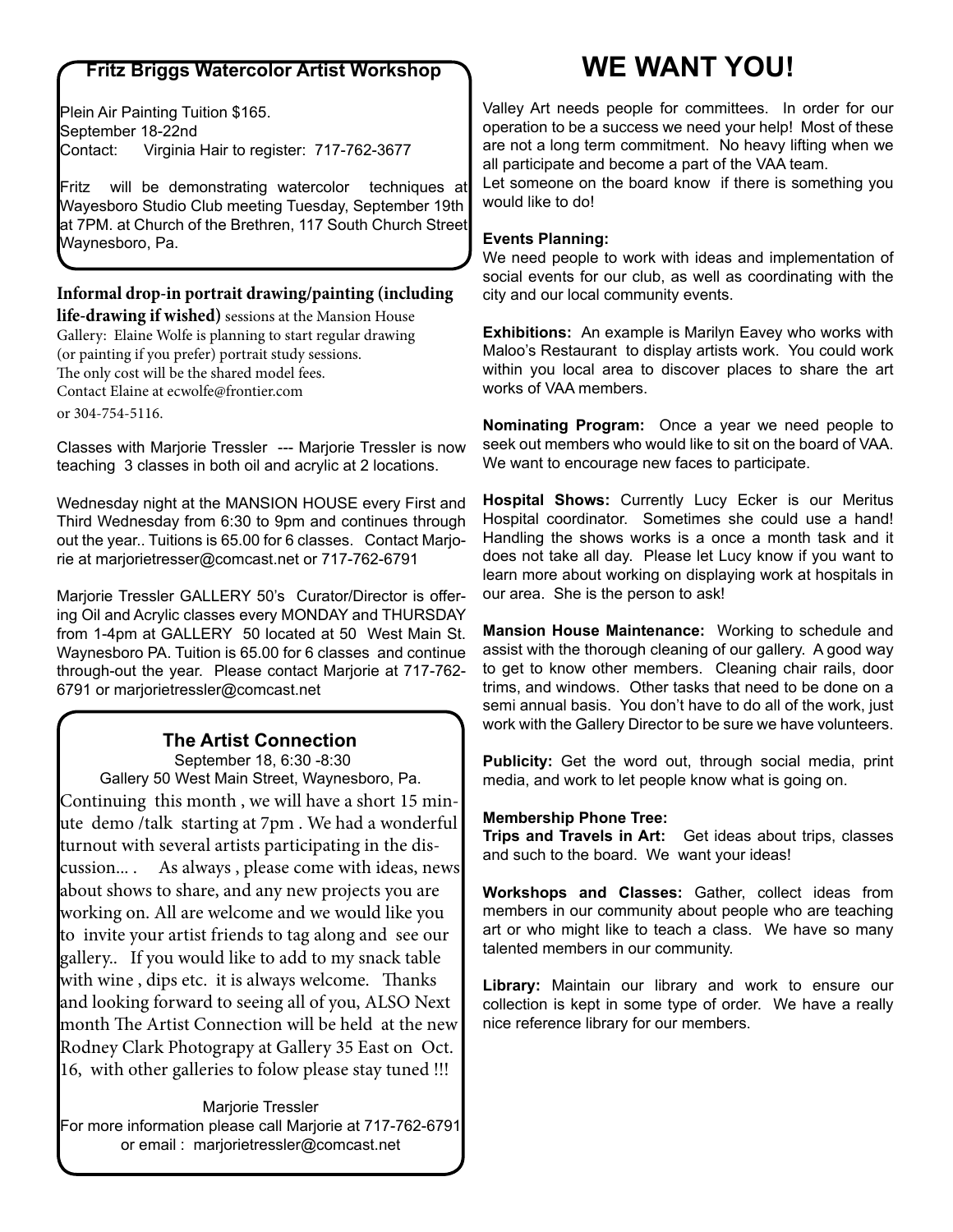

# **Bus Trip to see Vermeer and the Masters of Genre Painting:**

 **"Inspiration and Rivalry at the National Gallery of Art"** WHEN: Thursday, November 16, 2017"

WHERE: Organized by the Washington County Museum of Fine Arts HAGERSTOWN, MD — The Washington County Museum of Fine Arts announces a bus trip to the National Gallery of Art in Washington, D.C. on Thursday, November 16, 2017. This exciting opportunity for art lovers is only available for a limited number of people, both museum members and non-members are welcome. Participants will travel by tour bus to the National Gallery of Art, featuring Vermeer and the Masters of Genre Painting: Inspiration and Rivalry.

The group will be able to enjoy the museum at their leisure from 10:00a.m. to 5:00 p.m. with meals on their own in one of the museum's cafés or on the "Mall."

This landmark exhibition examines the artistic exchanges among Johannes Vermeer and his contemporaries from 1650 to 1675, when they reached the height of their technical ability and mastery of depictions of domestic life. The exhibition brings together some 65 works by Vermeer and his fellow painters of the Dutch Golden Age, including Gerard ter Borch, Gerrit Dou, Pieter de Hooch, Gabriel Metsu, Frans van Mieris, Caspar Netscher, and Jan Steen. Juxtaposing paintings related by theme, composition, and technique, the exhibition explores how these artists inspired, rivaled, surpassed, and pushed each other to greater artistic achievement. The paintings also reflect how thesemasters responded to the changing artistic climate of the Dutch Republic in the third quarter of the 17th century, particularly in Amsterdam, Delft, Leiden, and The Hague. The exhibition features 10 paintings by Vermeer (many of which have not been seen in the United States since the Gallery's legendary 1995–1996 exhibition Johannes Vermeer), including The Lacemaker (c. 1669–1670, Musée du Louvre, Paris) and The Love Letter (c. 1669–1670, Rijksmuseum, Amsterdam). A fully illustrated catalog features essays by the curators and essays and entries by a team of international scholars 2017.

This exhibition is curated by Arthur K. Wheelock Jr., curator of northern baroque paintings, National Gallery of Art, Washington; Dr. Adriaan Waiboer, head of collections and research, National Gallery of Ireland, Dublin; and Blaise Ducos, curator of Dutch and Flemish paintings, Musée du Louvre, Paris."

"Other exhibits currently on view at the National Gallery of Art include Edward Munch: Color in Context; Bosch to Bloemaert: Early Netherlandish Drawings from the Museum Boijmans Van Beuningen, Rotterdam; and Fragonard: The Fantasy Figures. Interested members of the group may choose to explore additional museums on the Mall or other nearby locations.

The tour will depart from the Washington County Museum of Fine Arts promptly at 8:00 a.m. on Thursday, November 16, 2017.

Amy Hunt, who has led highly successful bus tours for the Museum of Fine Arts for several years, earned her B. A. degree in Art History, served the museum in the past as educator and curator, and lives in Gettysburg, Pennsylvania with her family where she is currently Inn Manager of the Brickhouse Inn Bed and Breakfast on Baltimore Street. The tour is expected to return by 7:30 p.m.Tickets are \$65 for Museum Members and Valley Arts Association

Members/\$70 for Non Members. For more information about the trip, please contact Donna Rastelli at

301-739-5727. Tickets are non-refundable and must be paid for in-full upon registration. For more information on the Museum, please phone (301) 739-5727 or visit www.wcmfa. org. Museum hours are Tuesday through Friday from 9:00 a.m. to 5:00 p.m., Saturday from 9:00 a.m. to 4:00 p.m., and Sunday from 1:00 to 5:00